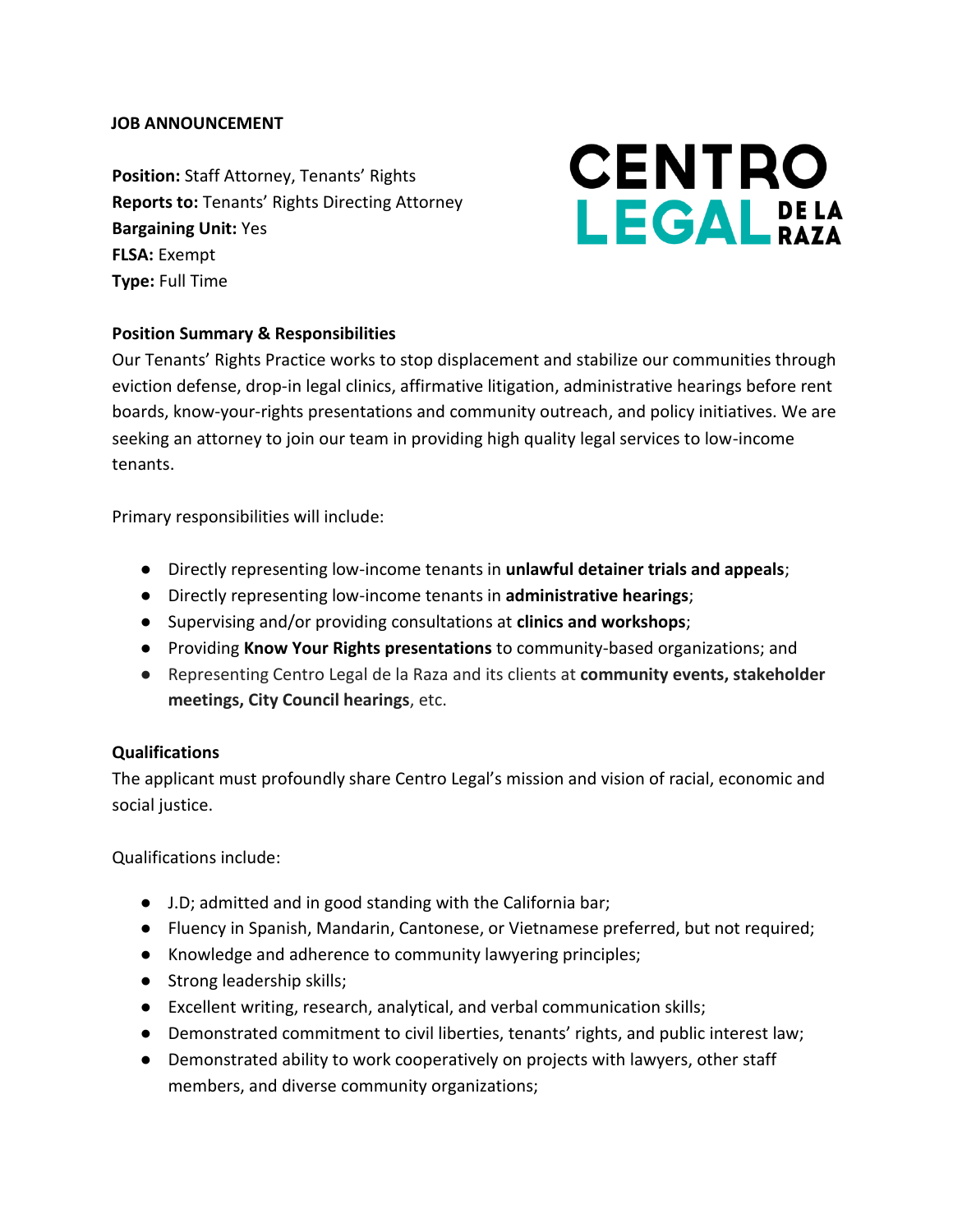- Demonstrated commitment to diversity within the office and a personal approach that values all individuals and respects differences regarding race, ethnicity, age, gender identity and expression, sexual orientation, religion, ability, socio-economic circumstance, immigration status, and record of arrest or conviction;
- Familiarity in working with clients in crisis or who are trauma survivors;
- Commitment to and understanding of how intersectionality plays a role in client and staff experiences; and
- Demonstrated ability to work cooperatively on projects with lawyers, other staff members across organization, and diverse community organizations, stakeholders and policymakers.

#### **Compensation**

Salary is competitive and commensurate with experience. We provide a generous benefits package, including life insurance, LTD, leave policies, vacation, and December holiday office closure at full pay.

### **To Apply**

Review of applications will begin immediately and continue until the position is filled. Applicants are encouraged to apply as soon as possible. Submit via email only: 1) cover letter, 2) resume, and 3) a list of three professional references. Include **"Tenants' Rights Staff Attorney"** in the subject line. Please email application materials directly to  $\frac{1}{10}$  of  $\frac{1}{10}$  of  $\frac{1}{10}$  or  $\frac{1}{10}$ 

## **POSITION OPEN UNTIL FILLED**

## **About Centro Legal de la Raza**

Founded in 1969 and headquartered in Oakland, California, Centro Legal de la Raza (Centro Legal) is a comprehensive legal services and advocacy organization protecting and advancing the rights of immigrant, low-income, and Latino communities through bilingual representation, education, and advocacy. We combine quality legal services with know-your-rights education, affirmative litigation, and youth development, ensuring access to justice for thousands of individuals and families each year throughout Northern and Central California.

For more information, visit our website:<https://centrolegal.org/>

**Diversity Statement** Centro Legal's mission includes advancing social, economic and racial justice. We are committed to fostering, cultivating and preserving a culture of equity, diversity